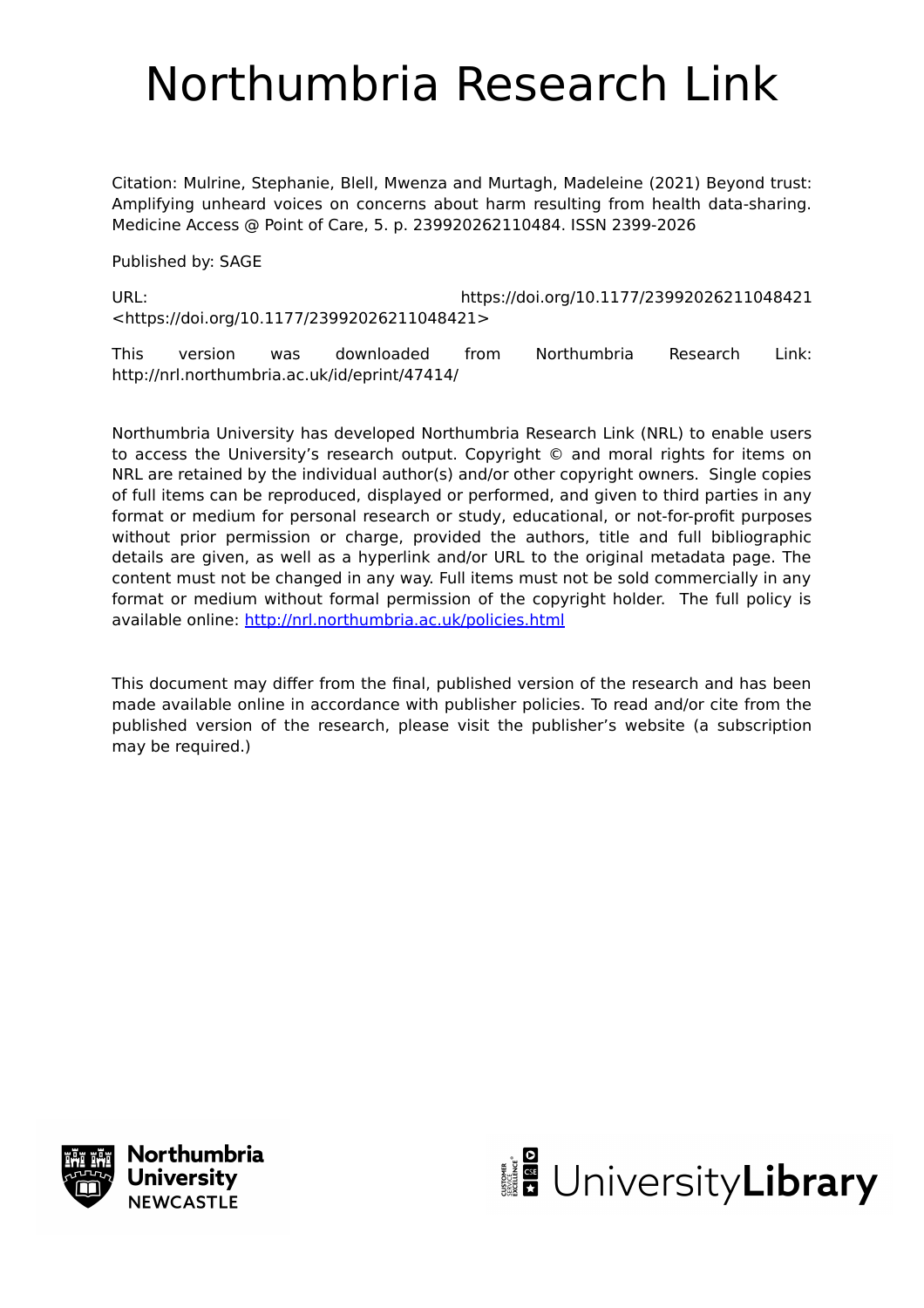

## **Beyond trust: Amplifying unheard voices on concerns about harm resulting from health data-sharing**

DOI: 10.1177/23992026211048421 Medicine Access @ Point of Care 2021, Volume 5: 1–11 © The Author(s) 2021 Article reuse guidelines: [sagepub.com/journals-permissions](https://uk.sagepub.com/en-gb/journals-permissions) [journals.sagepub.com/home/map](https://journals.sagepub.com/home/map)



Stephanie Mulrine<sup>1</sup>, Mwenza Blell<sup>2</sup><sup>D</sup> **and Madeleine Murtagh3**

#### **Abstract**

**Background:** The point of care in many health systems is increasingly a point of health data generation, data which may be shared and used in a variety of ways by a range of different actors.

**Aim:** We set out to gather data about the perspectives on health data-sharing of people living in North East England who have been underrepresented within other public engagement activities and who are marginalized in society.

**Methods:** Multi-site ethnographic fieldwork was carried out in the Teesside region of England over a 6-month period in 2019 as part of a large-scale health data innovation program called Connected Health Cities. Organizations working with marginalized groups were contacted to recruit staff, volunteers, and beneficiaries for participation in qualitative research. The data gathered were analyzed thematically and vignettes constructed to illustrate findings.

**Results:** Previous encounters with health and social care professionals and the broader socio-political contexts of people's lives shape the perspectives of people from marginalized groups about sharing of data from their health records. While many would welcome improved care, the risks to people with socially produced vulnerabilities must be appreciated by those advocating systems that share data for personalized medicine or other forms of data-driven care.

**Conclusion:** Forms of innovation in medicine which rely on greater data-sharing may present risks to groups and individuals with existing vulnerabilities, and advocates of these innovations should address the lack of trustworthiness of those receiving data before asking that people trust new systems to provide health benefits.

#### **Keywords**

Data, data-sharing, underrepresented groups, qualitative methods

Date received: 28 April 2021; accepted: 7 September 2021

## **Introduction**

In most health systems at present, the point of care is also a point at which health data are generated. In some cases, healthcare practitioners are being asked to act as points of contact for the consent or opt out process for data-sharing for direct clinical care, research purposes, or some combination of the two. Some health data are legally considered personal data under General Data Protection Regulation (GDPR), whereas other data are to be used in anonymised form, making them not legally personal data. However, some sensitivities may remain about the uses of those data because these uses may have implications for patients, families, or whole groups of which they are a part (e.g. ethnic

groups, gender or sexual minorities, or other groups identified and targeted for public health intervention).<sup>1</sup>

1 Department of Social Work, Education & Community Wellbeing, Northumbria University, Newcastle upon Tyne, UK

<sup>2</sup>School of Geography, Politics, and Sociology, Newcastle University, Newcastle upon Tyne, UK

<sup>3</sup>School of Social & Political Sciences, University of Glasgow, Glasgow, UK

#### **Corresponding author:**

Mwenza Blell, School of Geography, Politics, and Sociology, Newcastle University, 18-20 Windsor Terrace, Newcastle upon Tyne NE2 4HE, UK.

Email: [mwenza.blell@newcastle.ac.uk](mailto:mwenza.blell@newcastle.ac.uk)

 $\left($  $\bf \Theta$ Creative Commons CC BY: This article is distributed under the terms of the Creative Commons Attribution 4.0 License (https://creativecommons.org/licenses/by/4.0/) which permits any use, reproduction and distribution of the work without further permission provided the original work is attributed as specified on the SAGE and Open Access pages

(https://us.sagepub.com/en-us/nam/open-access-at-sage).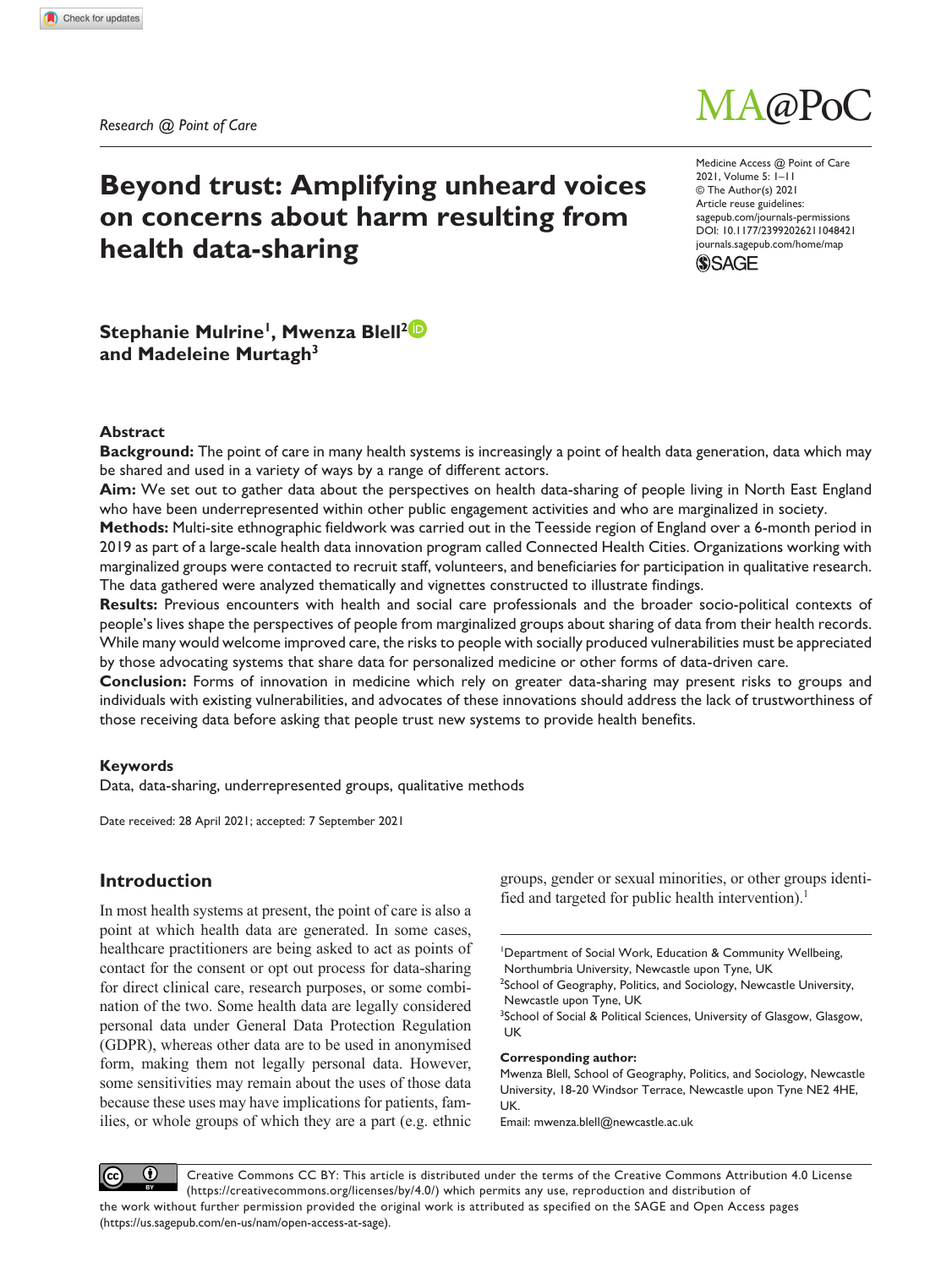In England, the National Health Service (NHS England) holds personal data about more than 55 million people in electronic health records of one form or another, although there is no single integrated system at present. The volume of data increases daily because the service deals with over 1 million patients every 36 hours,<sup>2</sup> and increasingly this includes genomic data.

NHS data have begun to be discussed as representing a "goldmine"<sup>3</sup> variously valued at GB£9.6 billion annually4 (over US\$12 billion). In the implementation of "care.data" (2014), plans to share and sell NHS data were met with a strongly negative public response and ensuing media scandal.<sup>5</sup> Nonetheless, data have continued to be sold<sup>6,7</sup> or given away, $8$  but NHS England itself does not widely publicize this. Advocates of health data–related innovation have become more vocal, deploying normative arguments—from the relatively benign but reductive #datasaveslives Twitter campaign starting in 2018, to articles claiming an unwillingness to share health data for research and innovation is actively harmful, responsible for thousands of deaths and billions of pounds of unnecessary tax expenditure<sup>9,10</sup>—which mask the privilege inherent in such arguments. These echo other claims that there is a moral obligation to participate in health research.11–14 More recently, the Department of Health and Social Care's 2021 Guidance entitled "A guide to good practice for digital and data-driven health technologies," an update to the (also voluntary) 2018 "Code of Conduct for Data-Driven Health and Care Technologies," talks about adopting data-driven technologies "responsibly and in a way that is conducive to public trust."15 Yet contemporaneously, NHS data-sharing initiatives have received yet more negative public attention, leading to legal challenges mounted on behalf of the public in the courts both because of a lack of transparency and serious concerns about ethics.16–22

Alongside this, there are serious ongoing difficulties with de-identification of personal data<sup>23–25</sup> and a growing list of harms related to uses of personal data internationally.26 In particular, there is growing evidence of a patterning to data-related harms, such that certain groups (e.g. people living in poverty, trans people, and ethnic minorities) face particular threats from datafication and datasharing within administrative, health, welfare, and/or social care systems, including, but not limited to, intensification of discrimination by various means. $27-29$ 

Research demonstrates that poorer health is often associated with membership of these same groups, often denoted "hard to reach" by health researchers; among these, some well-researched examples would be ethnic minority groups.<sup>30</sup> In particular, ethnic minority underrepresentation in health research has been traced to concerns within particular groups about stigma at individual and group levels (including concerns about the way group-level findings are reported) and expectations of a

lack of shared benefit of health research (a belief that benefits will only accrue to white populations, including researchers, regardless of how inclusive the data) (see George et al. 2014 for a review).<sup>31</sup> A study of ethnic minority students demonstrated that, contrary to assumptions, increasing knowledge about genetic research increased concerns about negative impacts, including privacy violations, discrimination, and eugenic consequences, $32$  putting to rest assumptions that concerns are based on ignorance. While more representative data will prevent some biased outcomes (e.g. AI's inability to recognize melanomas on dark skin) others cannot be so resolved (e.g. biases embedded in data sets through discrimination or unequal access to healthcare).<sup>27,33</sup> There is a growing recognition that there are ethical issues, issues which cannot be reduced to the results of underrepresentation, which need special scrutiny where the personal data of "vulnerable groups and individuals" is used, for example, use of ethnic minority groups' genotype and/or phenotype data.34,35

We argue that it is important to engage those groups with specific concerns and at particular risk of harm. Large-scale studies that purport to capture and report majority views<sup>36,37</sup> do not suffice. Following Luna's theorizing of vulnerability emphasizing its complex, contextual nature, we look to avoid stereotyping and recognize that existing vulnerabilities, often produced by marginalization in society, can lead to cascading effects of great harm if they meet triggering conditions (e.g. someone with reduced immune function without access to medical care may be more likely to die when there is an outbreak of infectious disease because they are more likely to become infected and less able to get treatment).<sup>38</sup> As a result, we set out to engage with groups with socially produced vulnerabilities. Our identification of groups was informed by previous qualitative work undertaken by the authors in the same region, which identified public concern and disquiet over those underrepresented, some of whom were felt to be vulnerable to data-related harms.

#### **Methods**

We present qualitative findings from multi-site ethnographic research carried out between March and September 2019 in the industrial conurbation of Teesside, North East England. This research was carried out as part of Connected Health Cities North East and North Cumbria (CHC NENC)'s program of public engagement activities. Ethnographic research methods go beyond standard engagement practices, which aim to elicit public views, by going to participant groups rather than summoning them to the research or engagement practice (e.g. surveys and consultations). Participant observation, a long-established ethnographic method, allows the researcher to develop an intuitive and contextualized understanding of the perspectives of members of a group in their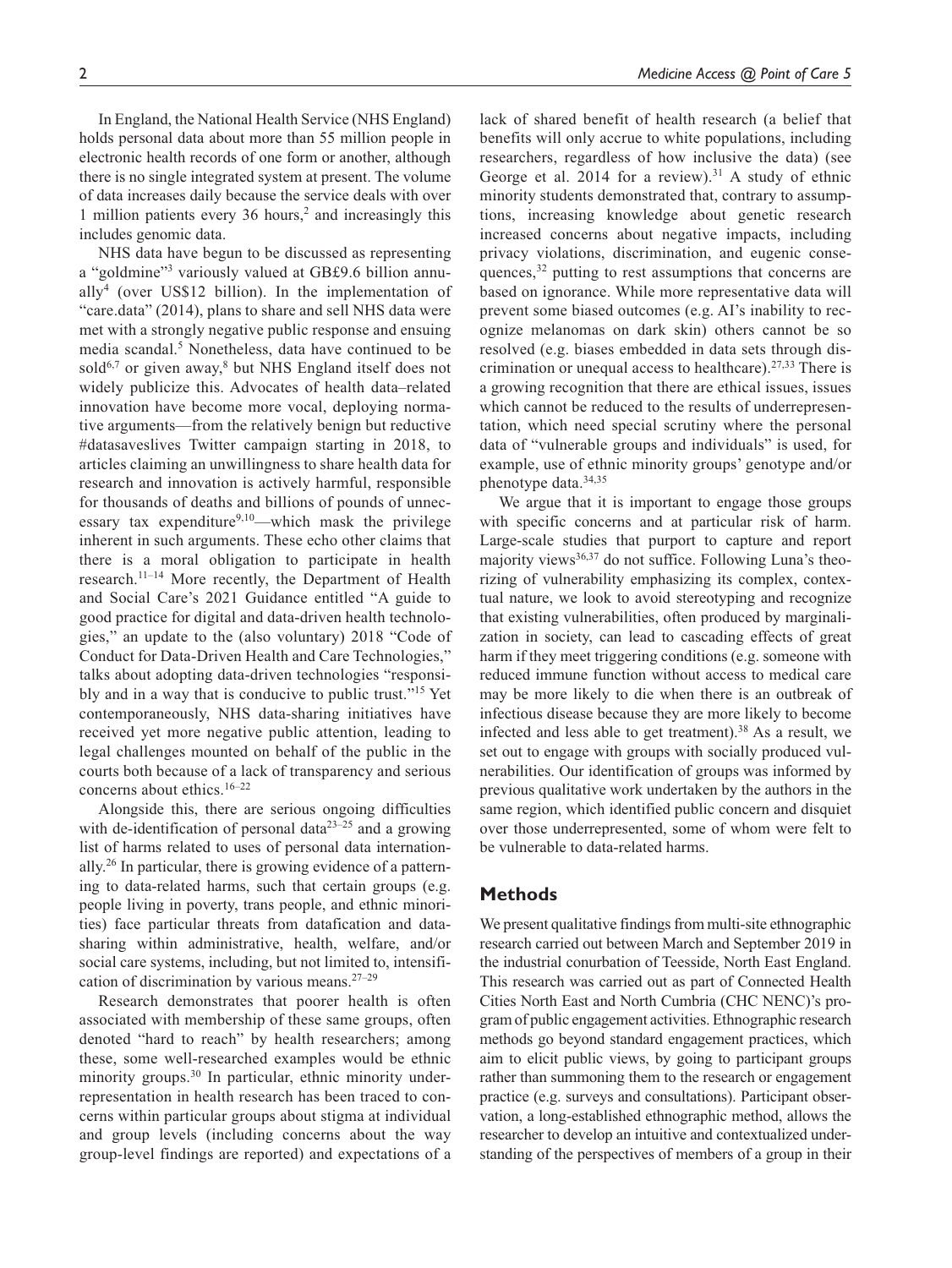own setting and to reduce the extent to which that behavior is influenced by the fact that the group is under study.<sup>39</sup>

Ethical approval was received from the Newcastle University Ethics Committee (10275/2018) before commencement of fieldwork. M.B. and S.M. identified voluntary and community sector organizations working with marginalized groups via Internet searches and their networks. Contact was made by email or by attending publicly advertised drop-in sessions or events to introduce SM, the research associate on the project, a female researcher with a PhD in Sociology, and the research project itself. The research project was explained, information sheets were offered, and people were given the chance to ask questions. The information sheet was developed based on recommendations from a trained speech and language therapist in such a way as to be easy to read, in order to be appropriate for those with low literacy. Following this, S.M. sought verbal or written informed consent to speak to the staff or volunteers or to attend events in order to make contact with people from the organizations' target groups in order to invite them to participate in the research. Participants were made aware that SM was acting as an independent researcher not involved in the development of health data-sharing policies or technologies, that the research followed previous work to understand public perceptions of health data-sharing, and that it aimed to broaden the insight of a range of particular groups. Members of the target groups and those people who worked in the organizations comprised the research participants. All participants were required to be over the age of 18 in order to participate in the study and verbal informed consent was sought from all participants and some participants also gave written consent using a consent form. Where participants had limited English, careful verbal explanations in English were supplemented by the use of trusted simultaneous interpreters using languages in which they were more proficient. The requirement for subjects or their legally authorized representatives to provide written informed consent prior to study initiation was waived by our Institutional Ethics Committee. The reasons for this requirement being waived were (1) the fact we used a methodological approach (ethnographic research) that utilizes all interactions as informative makes consent only meaningful as an ongoing verbal ethical contract and (2) in order to be flexible to the literacy needs of all those potentially participating, that is, to not require people to sign things they cannot read as this is both unfair and potentially harmful, since not all people involved had literacy in any language. This verbal consent was not recorded on any formal paperwork but no fieldnotes were written about conversations where there was no verbal consent to participate.

As a participant observer, SM took part in a range of different formal and informal activities attended by members of the groups, carrying out repeated convenience sampling within this purposively sampled local context. This approach also helped her to gain trust and access to honest and nuanced reflections on sensitive issues related to the topic. S.M. compiled ethnographic fieldwork record—systematic records of day-to-day interactions, observations, and informal conversations. By building rapport during informal encounters, research participants were able to think about the relatively unfamiliar subject of health and genomic data-sharing.

Ten community and voluntary sector organizations took part. They varied in their focus, size, and demographic spread. To maintain confidentiality, participating organizations are not named. The social issues that they focused on included:

- Poverty: working with and for communities to campaign for change at a local and national level.
- Substance misuse: providing mentoring and support for men to overcome addiction, mental health issues, and unemployment.
- LGBT issues: providing safe spaces for members of the LGBT community to meet and undertake creative projects with equality at heart.
- Asylum seekers: working with refugees and asylum seekers to better understand the specific challenges they face.
- Domestic abuse: providing accommodation, counseling, and support for women leaving abusive relationships.
- Social isolation: a range of community projects aimed at reducing loneliness and increase well-being.
- Food poverty: giving those in crisis access to basic necessities and help to improve their situation.

Other organizations were approached, but many community organizations were overwhelmed by the challenge of performing their core activities without adequate funding, so participating in research was not a high priority, even if the topic was important to them.

#### **Data analysis**

Analysis was thematic and primarily inductive, based on the principles of grounded theory.<sup>40</sup> Two authors (M.B. and S.M.) engaged in close reading of the fieldnotes and discussions of each field visit, during and following data collection. Key themes, patterns, and variation $41$  were noted and developed.42 Interpretations were then tested and challenged in discussion with the third author (M.M.) and refined. This analysis formed the basis of synthetic narrative accounts (the vignettes), thereby ensuring no single participant is recognizable on the basis of the presented findings. Vignettes were assessed for conceptual coherence and sense making, including testing, challenging, and refining initial interpretations, through discussion and critical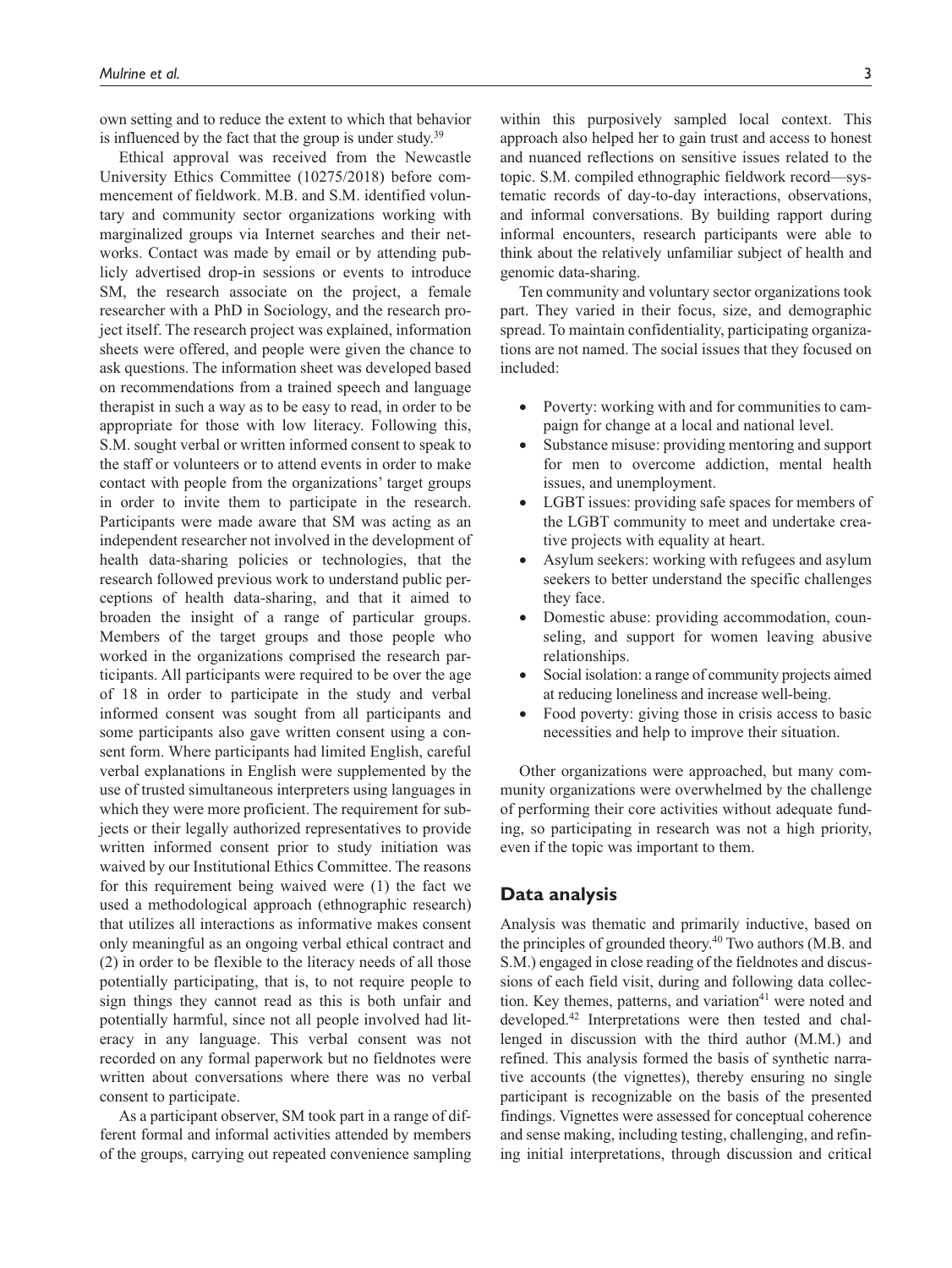reflection by all authors (interpretive validity). $41,42$  Each vignette combined elements of details of the accounts of different participants in order to protect each person's identity.43 In accordance with the conditions of ethical approval, no real names of individuals or institutions are included, and identifying information has been excluded. The names used in the text are made up and do not belong to any participant in the study but cannot be considered pseudonyms since no one individual's story is being reflected across any whole vignette. Access to these data as supplementary materials or via third-party repositories is not allowed under ethical approval, these data are highly sensitive and identifiable. The vignettes function like case studies for the reader, enabling them to see the links between the contexts of people's lives and their concerns about health data being shared. We do this in an attempt to respond to Dyer and Wilkins's call to create "more persuasive and memorable" stories which have the potential to offer an "a ha" experience for the reader through rich descriptions.<sup>44</sup> Furthermore, the vignettes are written in a style that reflects the voices of those whose stories they embody. The results presented do not claim to be an exhaustive list of potential risks of harms but rather to surface risks which have, for these participants, been hitherto obscured. This research did not aim to reach saturation. Following Saunders, we argue that saturation is a concept that is not easily defined nor consistently applied. In the context of ethnographic approaches that utilize an inductive approach, the notion of narrative accounts of our participants, we are careful not to treat these as being "complete" but rather part of the continuous informing of research in this area.<sup>45</sup> The insights we describe are informative and highlight substantial areas of concern for those at risk of harm from data-sharing. However, they do not constitute all the risks and harms that may occur or all themes which could be identified from the same data.

### **Results**

Our analysis identified three areas of concerns about sharing sensitive health data: data and information about *substance misuse*, *sexual health*, and *mental health*. We found that concerns about data-sharing are most acute for asylum seekers, those experiencing domestic violence, transgender people, offenders, and ex-offenders: those who are vulnerable to the greatest potential harms and discrimination from data-sharing are already those in society who are most marginalized and disadvantaged. Intersections of socially produced vulnerabilities create even more concern for people about their data. For example, sexual and reproductive health data for lesbian, gay, bisexual, and transgender (LGBT) asylum seekers can be particularly sensitive and sharing beyond the NHS can represent a threat to people's lives. It is relevant to note that there are ongoing hate campaigns in social, online, and print media and scholarly publication in the United Kingdom and internationally

about transgender people which involve sharing information about transgender people who have been convicted of crimes and detailing gender-related health information about them. In such a context, trans offenders' health information becomes a tool to be used against the whole group, whether such uses can be considered research or not.<sup>46,47</sup>

#### Greg's Story

Being an advocate for, and having expertise by way of experience of, LGBT issues, Greg is generally forthcoming in sharing details of his life experience. However, Greg is very aware that being LGBT, and particularly trans, can be viewed with prejudice. So many of those he supports wish to keep these personal details private. He is supportive of their preferences and has specific concerns. He is aware that lack of sensitivity by healthcare professionals can lead to traumatic events being inflicted or relived by using previous personal information that deliberately misgenders or mischaracterises their lived experience.

#### **Box 1.**

#### Greg's Story

Greg lives in a small village on Teesside. As a trans-man, he grew up feeling uncomfortable with his body and the fact people referred to him as a girl. When he was younger he struggled to talk with friends and family about his feelings and found it difficult to get information or support.

Now in his late 30s, Greg has managed to obtain gender-affirming surgery. It was not a quick or easy process, and he lost the support of many friends and family along the way. But Greg now had, what he and many others in the LGBTQ community refer to as, his chosen family. In addition, he had learned a great deal from his struggles to get appropriate care from the NHS.

Greg tries to be an 'open book'. He wears the scars of his transition quite plainly on his body, with a large scar around his forearm which was the site of a skin graft. Occasionally people are inquisitive, and Greg is happy to share as he is a believer that knowledge will help tackle the ignorance, fear and prejudice that the LGBTQ community faces. Whilst he 'is all for teachable moments' he recently presented at A&E feeling very unwell. He was triaged by a nurse who was 'very nice' but seemed to get stuck on gathering details about the type of gender-affirming surgery he had received years before while ignoring his immediate symptoms. Given his acute symptoms and his panic, he felt this was not the appropriate time. While he tried to be polite and answer her questions, he felt woozy and rushed the conversation. He was suffering from norovirus, and after a brief admission to hospital, he made a full recovery. Yet this experience stayed with him.

Greg finds himself helping LGBTQ people from all walks of life navigate the NHS. He is aware that NHS resources are limited but he also helps other transgender people to understand and anticipate some of the more specific expectations of them, for instance, he advises people that getting a legal name change helps show doctors the strength of their intentions.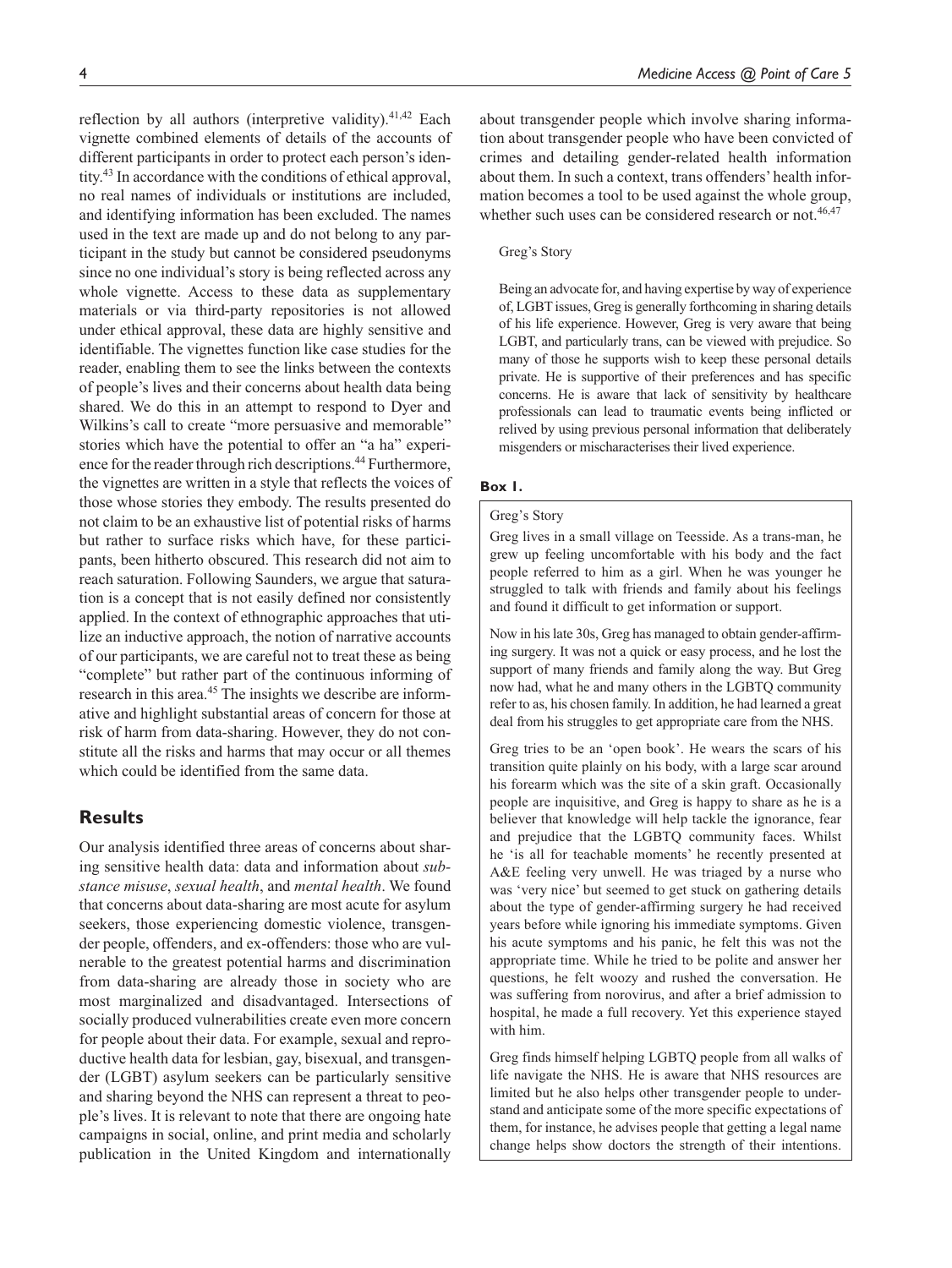#### **Box 1.** (Continued)

These can be unsettling and anxious times and Greg has seen people experience hope upon hearing they will receive support and surgery via the NHS and heartbreak when they are told they are not yet eligible.

Greg is aware that the transgender community is relatively small and that many clinicians lack knowledge about transgender people. During a discussion at a weekly LGBT support group, he attends another attendee had been admitted to a local hospital for a catheter to be removed. "A nurse came into the cubicle and asked me to roll onto my side saying 'We might as well check your prostate while we're here', I just laughed at her and said 'I think you should check my medical notes'". Everyone fell about laughing, but Greg was also a little worried about what this said about the assumptions that healthcare practitioners still had locally, and how routinely the notes provided were or weren't thoroughly read.

That same day, another group member who had been attending off and on for many years appeared. She too had undergone a long journey to transition and had been post-operative for several years. Greg knew her well and was concerned to see her looking sad and agitated. He pulled her aside to a quiet area of the room to offer support and a cup of tea. Initially, it was difficult to get her to open up, but she described a recent trip to the doctor for something routine. Her usual GP, for who she had known for decades and throughout her transition, was on holiday and so she saw a different doctor. Without warning, during the consultation, the GP referred to the sex assigned to her at birth and, when she objected to this, he suggested she needed a referral to psychiatric services. She had been living as a woman for many years was surprised to be misgendered by a doctor caring for her and was troubled by his transphobic attitude. Having experienced bullying, harassment, and abuse for many years before receiving hormones and surgery, she felt she was suddenly plunged back into her painful history. Greg attempted to comfort her and offered to help her make a complaint to the doctor's practice. She was still clearly shaken up by the experience and left saying she would give it some thought but that complaining might make her feel worse by having to describe the experience again.

After getting home that evening, Greg tried to relax, but he was frustrated and emotionally drained as hearing about others' experiences reminded him of the highs and lows of his past and of how many transgender people still die by suicide.

The discriminatory treatment people from marginalized groups receive in the NHS is part of the backdrop for considering whether data-sharing and data-related innovation is something people feel can be trusted. From the experiences of our participants and based on prior research,  $48-51$ NHS services are not yet able to handle such sensitive information without stigmatizing people: wider sharing amplifies this risk. Personal sensitive information, such as HIV status, is known to have been mistakenly shared by the NHS.<sup>52</sup>

#### Craig's Story

As Craig finds himself in challenging circumstances whilst aiming for recovery, his concern and worry about how others may treat him in light of his substance misuse is profound. Based on previous experience wherein his access to care was made difficult due to discriminatory practices. He understandably feels apprehensive about a potential negative recurrence if he seeks help and the information held about him is used to stigmatize his condition. Feeling powerless to challenge or resist this instead he avoids interactions with healthcare professionals.

#### **Box 2**.

#### Craig's Story

Craig has been unemployed for several months. He is 39 and has lived in Teesside all his life. Often in and out of work, he finds the churn of precarious work, welfare, and his addiction has taken a toll on his physical and mental health.

Having split up from his partner due to his financial, substance abuse, and mood problems, Craig does not see his two children as much as he would like. When he does see them, it is under a supervision order. This situation makes him feel under pressure and as though he is constantly being scrutinized.

Years ago, Craig stole to feed his drug addiction and ended up in prison. He has since attempted a methadone program which helps keep the worst impulses at bay. However, his recent financial and family troubles have led to an increase in his dependency on alcohol. While he knows his addictions need to be addressed for him to make positive steps forward in his life, it is difficult.

Craig's dependency is compounded by where he lives, a place known for its high rates of crime. He finds it difficult to avoid the drug dealers he used to visit frequently. Whilst he has a group of friends, they are all also dealing with addiction.

Recently, Craig has made contact with a local charity that aims to support men who are facing addiction, homelessness, and unemployment. He feels encouraged because the first time he spoke with a volunteer, Julie, she suggested that the charity would be able to help him find more suitable and safe accommodation. They also said that they could help him detox safely and find a residential place at a rehab center. Craig is reluctant about entering rehab and hopes not to have to take such a drastic measure for two reasons. First and foremost, he would not want to be away from his children for a prolonged period of time and feels the support and proximity of his family—although also a pressure—would be important for his recovery. Second, the charity is new to him, and he is still trying to establish trust. The charity has a religious motivation and while they do not preach to him he is still a little cautious after mixed experience with other authority figures.

Julie has suggested that he visits his local general practitioner (GP). She has raised concerns about how unwell he looks and suggest that the GP could help with practical steps to recovery. The first time she mentioned it, Craig rejected this option and abruptly shut down the conversation. He knew she meant well but felt she did not understand.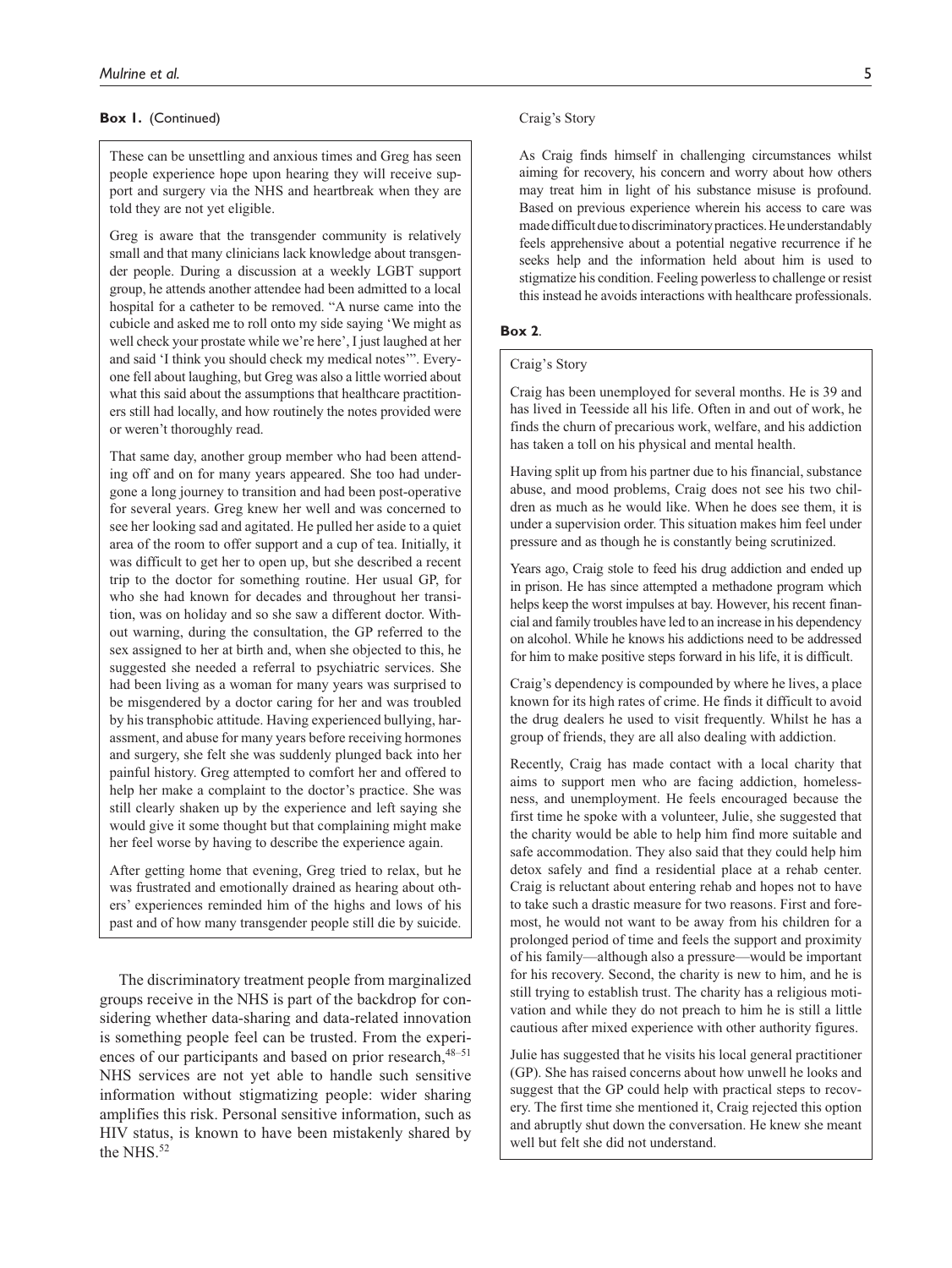Craig has had numerous interactions with health practitioners over the years. Many of these have been negative and at times significantly worsened his situation. He feels that when they learn from his notes that he is on a methadone program, they write him off as an addict; someone to be wary of and who should be treated differently.

After being admitted to the Accident and Emergency department (A&E) of a local hospital, a doctor there suggested that, as his illness was "self-inflicted", he should not be given treatment. Craig responded angrily, and even though he felt he was not being aggressive and was only trying to defend himself, the police were called and the situation escalated. He felt like it was them against him, yet he felt powerless and unwell so just had to accept it. Information was being shared about him, and he was unable to express himself. This led to Craig feeling distrustful and even sometimes paranoid when it came to the idea of accessing healthcare again.

While Craig knows that there are particular steps he is expected to take in order to become well, his previous bad experiences mean that he prefers to try to do things himself rather than risk the judgment, and shame, and stigma of those who share information about him and may dictate aspects of his life, such as access to his children, his accommodation, and healthcare. Craig continues to be cautious about any possibility that information about him will be shared.

Data-sharing is a double-edged sword for vulnerable groups who feel they might potentially benefit from hightech care, health research, or swifter information sharing among relevant direct care providers but suffer potential harms from that data-sharing. Indeed, it is also the case that for those moving home or region at short notice (e.g. to escape domestic violence) speedy electronic transfer of care records to new providers would reduce risk of harm perpetrators of violence have accessed information to track down their targets through health service text messages.

#### Gemma's Story

The crisis in which Gemma and her children find themselves demonstrates an intense, yet unfortunately common, need to find safety by leaving an established and settled life. In order to seek refuge she had to trust the support workers, but also felt a heightened sense of alert due to being made aware of the ways in which her abusive partner may attempting to locate her and her children by utilizing information about them. What had once seemed perfectly normal, such as a text reminder of a GPs appointment, now posed a potential threat.

#### **Box 3.**

#### Gemma's Story

Gemma is 29years old, from Kent, and has two children: Maisie who is 12years old and Dylan who is 8years old. As a mother, Gemma has always tried to do what is best for her children; how-

#### **Box 2.** (Continued) **Box 3.** (Continued)

ever, it has not always been easy. Maisie used to love unicorns and Disney films, but seems to think that is just for kids now and spends a lot of time on Instagram, which worries Gemma. Dylan requires a huge amount of time and attention as he has behavioral issues. Gemma has taken him to the doctor to discuss this frequently, but can feel nervous about being judged as a bad parent. ADHD and autism have been mentioned and, while she is relieved that she is being taken seriously, she is concerned about the effects of his new medication on his long-term health.All of Gemma's worries have been amplified and eclipsed in recent weeks. After being with Dylan's father, Jack, for 9years on and off, she and the children have finally left the family home. Jack had always been protective and sometimes jealous, but in the past 4years, his behavior had become more and more agitated. At several points, she had sent the kids to stay with her sister for the night, and on more than one occasion she had moved herself and the kids in with her mother for a week or so.

Often these situations would improve for a short time, but it seemed that it was easy for Jack to blow up into a rage over the most trivial of matters. As he brought the majority of the money into the household, it had initially seemed fair to Gemma that he look after the finances. But he would scrutinize receipts and had scared the kids on one occasion in particular when Gemma had bought two pizzas that had been on sale but were not on the shopping list.

As time went on Gemma found herself making excuses for Jack more and more. But she had a shock, and found it initially difficult to deal with, when social services became involved due to concerns that Dylan's schoolteacher had raised about her partner's controlling behavior and bad temper. Despite Gemma's best efforts the involvement of social services seemed to agitate Jack even more. She did her best to tip-toe around him, but one evening, he went into a rage and physically assaulted Gemma. It was not the first time. A concerned neighbor rang the police, but by the time they came, Jack was long-gone. In a daze, Gemma did not want things to be made worse, but she felt more unsafe and scared for her life than she ever had before. One of the police officers suggested they call a local women's refuge, it felt like this time she had no choice and that it was now or never.

Gemma stayed there for a week with Maisie and Dylan, until Jack found out where the refuge was. A friend contacted her to say that he'd spoken with Jack, had tried to calm him down, but that he had stormed off making very unsettling threats about Gemma and the kids. The support workers at the refuge acted fast when Gemma told them he had found out where the refuge was. Within 20minutes both she and the kids were in a car with their few belongings and were being driven out of the town she knew and grew up in. On their way, they were informed that due to demand, the nearest refuge with a space that day was in Haltborough in North East England. Gemma had never even heard of the place.

The first few days were incredibly stressful, the support workers were helpful, but even they were frustrated with the emerging situation. Dylan's behavior was erratic, aggressive, and highly anxious. Within a couple of days, the medication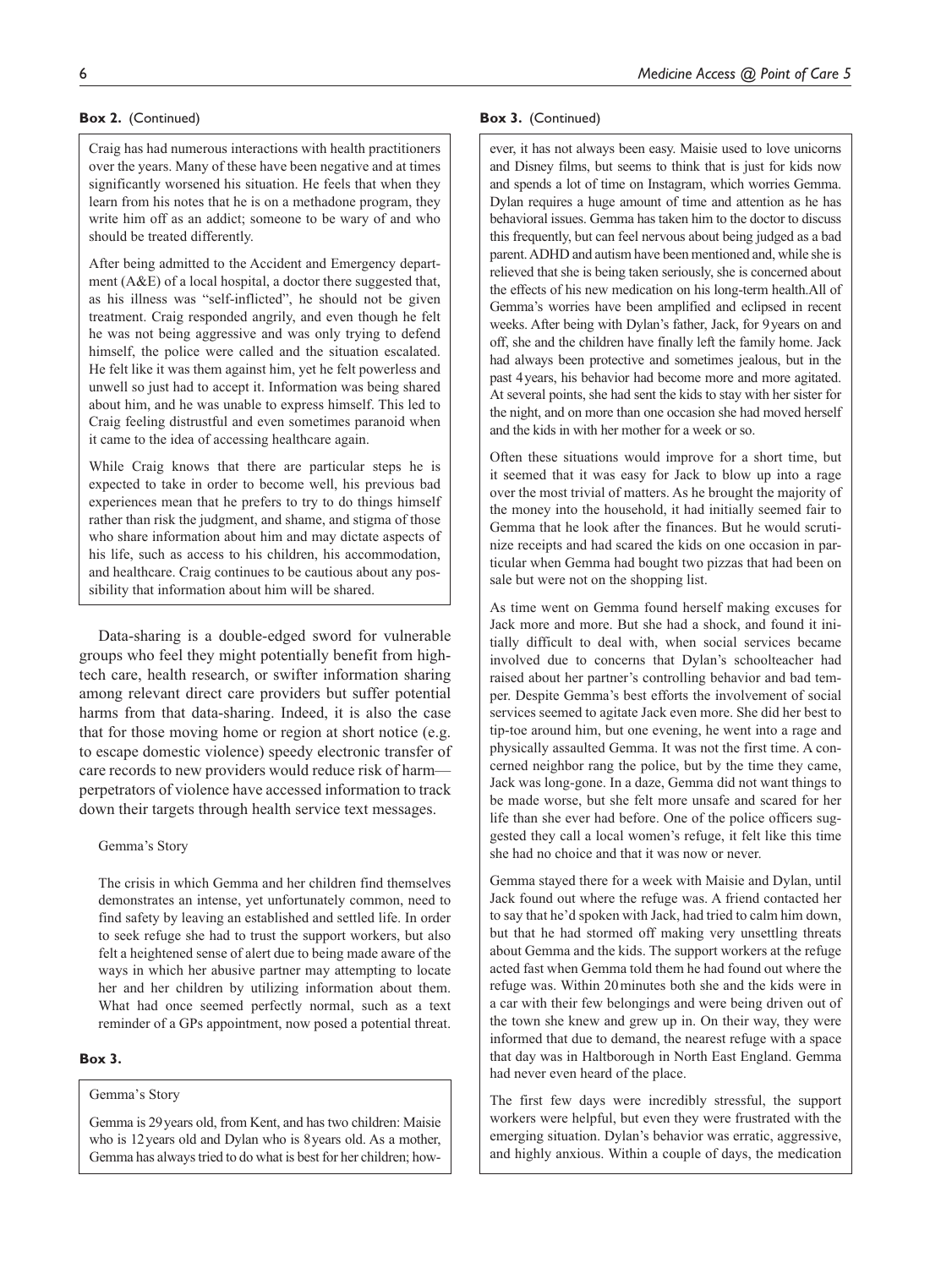#### **Box 3.** (Continued)

that Dylan was on to help manage his behavior ran out. He started to lash out at Gemma, Maisie, and the refuge's support workers when they tried to help or intervene. Many phone calls were made to her old GP, the new local GP, her old pharmacist, and the new local pharmacist, which seemed to leave her with conflicting instructions on how to get the particular medication Dylan was on. The support workers tried to help, but they constantly had to get approval from Gemma to speak on her behalf. Eventually after several attempts across 2 days, they discovered that the type of medication Dylan was taking was not available in the North East. Gemma nervously took Dylan to see a GP to explain the situation. She was relieved that the GP prescribed new medication for Dylan.

As Dylan's behavior settled and Gemma was able to process the stress of the last days, weeks, and years, she realized that her life would never be the same again. The refuge was a great source of support and measures were being taken by the police against Jack. But Gemma worried a lot. She had been given a new phone at the refuge, an old-style handset that did not have the internet and could only make calls and send texts. This was because of the threat that based on Jack's controlling behavior he might have cloned her phone. Gemma had never heard of this, and the support worker explained that 'perpetrators' (Gemma still found this language and label hard to process) could use software to illegally clone and access a victim's phone without their knowledge. So, if she got a text from a friend to meet in a coffee shop, or a text reminder for an appointment with a doctor, a perpetrator could see it and then turn up and abuse, harass, or worse. All the worry about him finding out their location made Gemma struggle to trust, even people she previously would have done, with her sensitive information and data.

Participants wanted more information about how privacy violations or other harmful impacts of data and information sharing would be handled. Some asked pointedly who would decide what types of data were shared, with whom, and for what purposes. Many patients want more controls on how and with whom information is shared, rather than just an automatic wider sharing and use of their health data, this included a desire to have some control over the way the NHS contacts them.

#### Nasrin's Story

Nasrin experienced multiple stressors whilst awaiting the outcome of her asylum claim in the UK which was compounded when she realised that information could be shared without consent between healthcare professionals, social workers and police if a safeguarding concern was raised. Attempting to get adequate information on her rights and protections was further frustrated by the highly changeable context in which she lives, where private contractors providing her accommodation are changed with little warning. Continuing instability leaves Nasrin and other asylum seekers with questions and confusion over what or who to trust in relation to their sensitive health information.

#### **Box 4.**

#### Nasrin's Story

Nasrin is a 20-year-old asylum seeker from Somalia. She came to the United Kingdom 2years ago and hopes the Home Office will grant her refugee status and the right to remain. Nasrin lives in run-down accommodation provided for her, in the center of Shieldton, a mid-sized city in North East England. She has been placed in a house where she has to share a bedroom with a woman from Brazil with whom she does not share a language. They have different cultures and routines which cause tensions between them so Nasrin worries about getting up to pray at night because it disrupts her roommate and causes more friction, she worries the woman will complain about her to authorities.

Before coming to the United Kingdom, Nasrin lived near Mogadishu, but conflict in the area meant she feared for her life so she fled. She wanted to come to the United Kingdom and, in particular Shieldton, as that is where her mother had sought asylum. She hoped to be housed with her mother but unfortunately was not.

Whilst being reunited with her mother was wonderful, and she was glad to have her for support and guidance, there were many concerns and worries that seemed to mount up. This meant that sometimes Nasrin was extremely hesitant when situations arose that she felt could adversely affect her asylum claim.

Nasrin visits several different community drop-in sessions locally to chat with others and get advice. Both Nasrin and her mother find these invaluable, as they can access advice, information, and a space to improve their English skills. They have made friends and the sense of community is important for both of them, especially as they regularly witness and suffer xenophobic racist abuse in public spaces.

Recently Nasrin has been spending time with a new Somali friend, Ayanna, who described a recent prenatal check-up which greatly upset her. Ayanna who is in the third trimester of pregnancy was preparing to welcome her baby to the world. At Ayanna's check-up, the midwife did a physical examination and realized that Ayanna had been subject to female genital mutilation (FGM). When Ayanna's appointment finished, she walked the 15minutes to her home. Upon arriving she found a police officer and social worker at her door. They explained that they had been instructed to contact her due to concerns from her midwife about the risk to her unborn child of FGM which is a crime in the United Kingdom. She explained to them that she was seeking asylum in the United Kingdom in part to escape the threat of FGM for her child. They left saying they would note what she had said.Ayanna and Nasrin were surprised and worried. They had believed that in the UK discussions with healthcare professionals were confidential and yet somehow this information had been shared. As they did not fully understand why, they were concerned about seeking medical help in the future. Nasrin suggested to Ayanna that they speak with one of the drop-in volunteers for advice and to check if she should be worried about her asylum claim. However, the community outreach drop-in sessions have been busy due to rumors that all asylum seekers were going to be forced to move out of their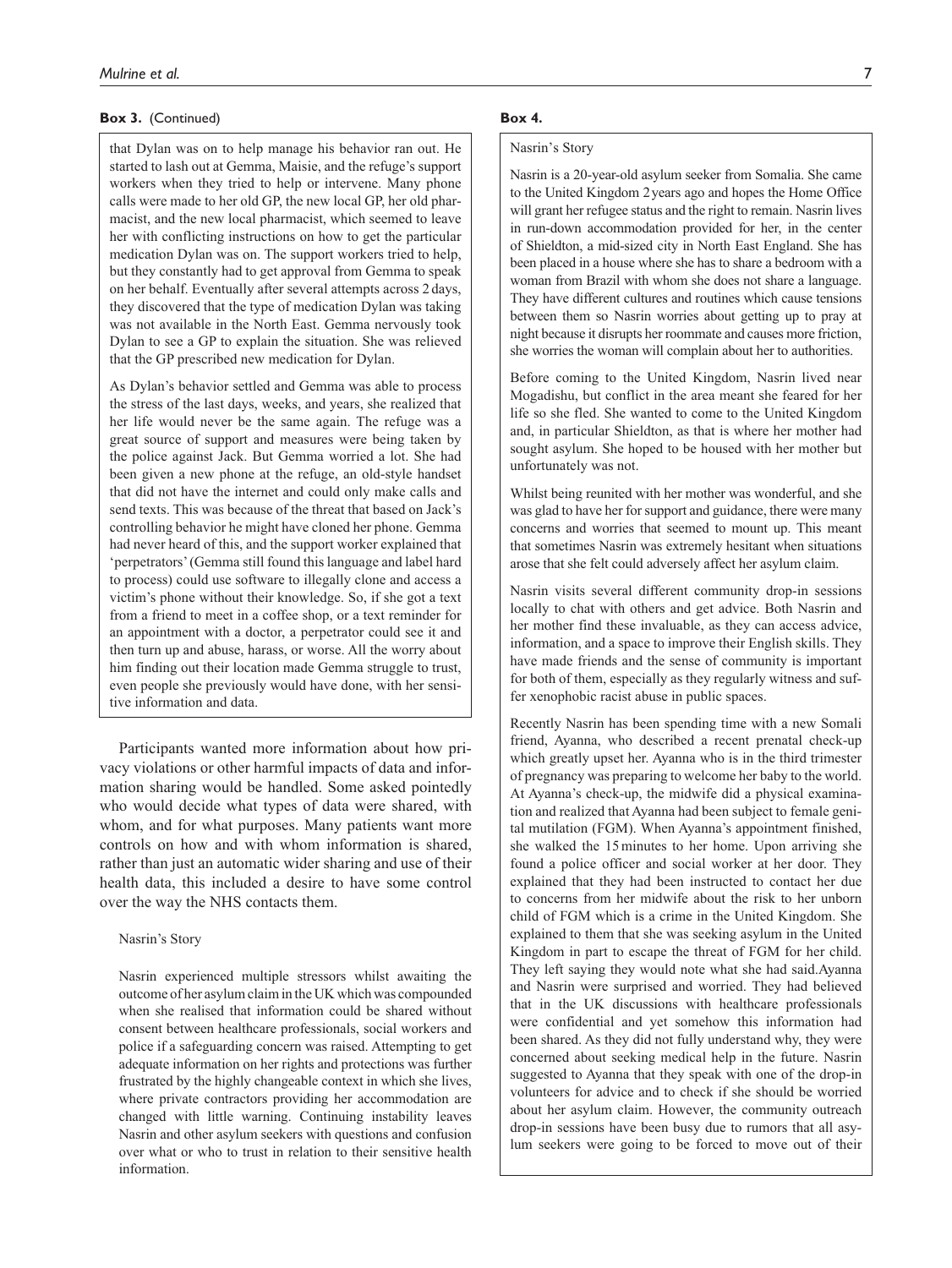properties at very short notice; "a matter of days", some were saying. Lots of people had questions and were concerned.

Initially Nasrin was hopeful that the relocation might mean she got a room of her own, but then she became concerned that she might be moved far away from her mother and her friend. Ayanna had many concerns due to the fact she is heavily pregnant and has spent time and energy preparing her previously moldy accommodation for the arrival of the baby and felt worried about being moved somewhere which was more crowded or run-down.The drop-in sessions felt more anxious than usual and Nasrin wanted to help her friend with her immediate relocation worries. They were advised that they could raise concerns via official routes and were given details of the Home Office to take the issue further. The volunteer was very supportive and helped provide information on what their rights were. However, they were still very nervous and worried that information about them might be shared and that if they expressed distress or unhappiness about the situation to a health worker, it might detrimentally affect their asylum claims.

#### **Discussion**

As we can see from the above vignettes, some people have pre-existing deep-seated concerns about presenting to a doctor or allowing personal information to be shared. Eroding doctor–patient confidentiality, or even allowing any doubt that the information is not held in strict confidence, may push people away from accessing healthcare, creating both a public health issue and a social justice issue. There is already evidence that people avoid seeking important help as a result of the NHS's recent history of sharing information with other organizations, with serious consequences for morbidity and mortality.<sup>53</sup>

During the period of fieldwork, NHS England announced its intention to share patient data with the Department for Work and Pensions (DWP). Participants expressed clearly and directly that they would stop accessing healthcare if they learn that their information might be shared with DWP. There is a fundamental lack of trust in the DWP to make fair decisions around ill health. Participants have no faith that an increase in data-sharing would change the DWP fundamentally, and indeed it would be naïve to think data-sharing would resolve structural and political issues. The many years of demonization of benefits claimants and negative rhetoric from politicians are clearly part of this context. Moreover, suggestions in the media that data science is being used to detect benefit fraud,<sup>54</sup> despite high-profile work showing such systems are responsible for terrible outcomes for innocent people,28 do not encourage people to feel at ease.

This is not to say that people with vulnerabilities do not see the potential benefits to be had in terms of improved direct care. There are potential benefits to health data

**Box 4.** (Continued) science, as well as day-to-day clinical practice of greater sharing of patient data. Yet, as other researchers have found, even those who have the most positive views of data-sharing do not want others to have unfettered access to data in their NHS records.<sup>55</sup> Moreover, risks are not equally spread across society and we show vividly the reasons why some patients groups have particular concerns. Time and energy should be spent on addressing these broader contextual issues that generate eminently reasonable grounds for mistrust rather than exhorting patients to accept that their data should and will be shared, expecting them to trust clinicians and health data scientists. Arguably, the main limitation of our study is its lack of generalizability. Our selection of groups and individuals to approach in this study was not determined with the aim of generating data generalizable to any population but instead aimed to generate rich data suitable for reflecting concerns with enough context to be meaningful for readers who do not share the same socially produced vulnerabilities and to potentially surface concerns not readily identifiable in population-level research. It is interesting to note that in some cases, the staff or volunteers had concerns about members of their target groups participating in the research. They questioned whether people in difficult circumstances have more pressing issues to deal with in their lives. However, they agreed that the research was important and wanted to participate on behalf of these groups. It is worth thinking about just how and whether people in challenging social circumstances have the capacity to engage in more time-consuming and non-ethnographic public engagement work to talk about their perspectives and how this is likely to differ for the people with whom we engaged in this project. Our methodological approach and resulting vignettes offer a way to think about important aspects of people's lives going forward in time. Dialogue allowed for discussions to avoid being about binary or dichotomous consents, which has been noted produces "an involuntary trust."55 We have not tried to find out merely if some predetermined action is acceptable but have been open to listening to the voices of our participants in order to learn what is important to consider if data-sharing is to be scaled up for the delivery of data-driven health research and innovation. We suggest that where depth and communication of perspective are important, properly contextualized narratives, generated through in-depth qualitative research (e.g. ethnography), may be a useful tool for helping readers to gain understanding, rather than merely inventorying to produce a list of concerns.

> Another limitation is that all participants were based in England, their views thus are more reflective of NHS England than healthcare in the United Kingdom as a whole since this is a devolved matter and thus run separately in Scotland, Wales, and Northern Ireland. Indeed, a recent high-profile data transfer plan was not intended to affect patients in Scotland, Wales, or Northern Ireland, only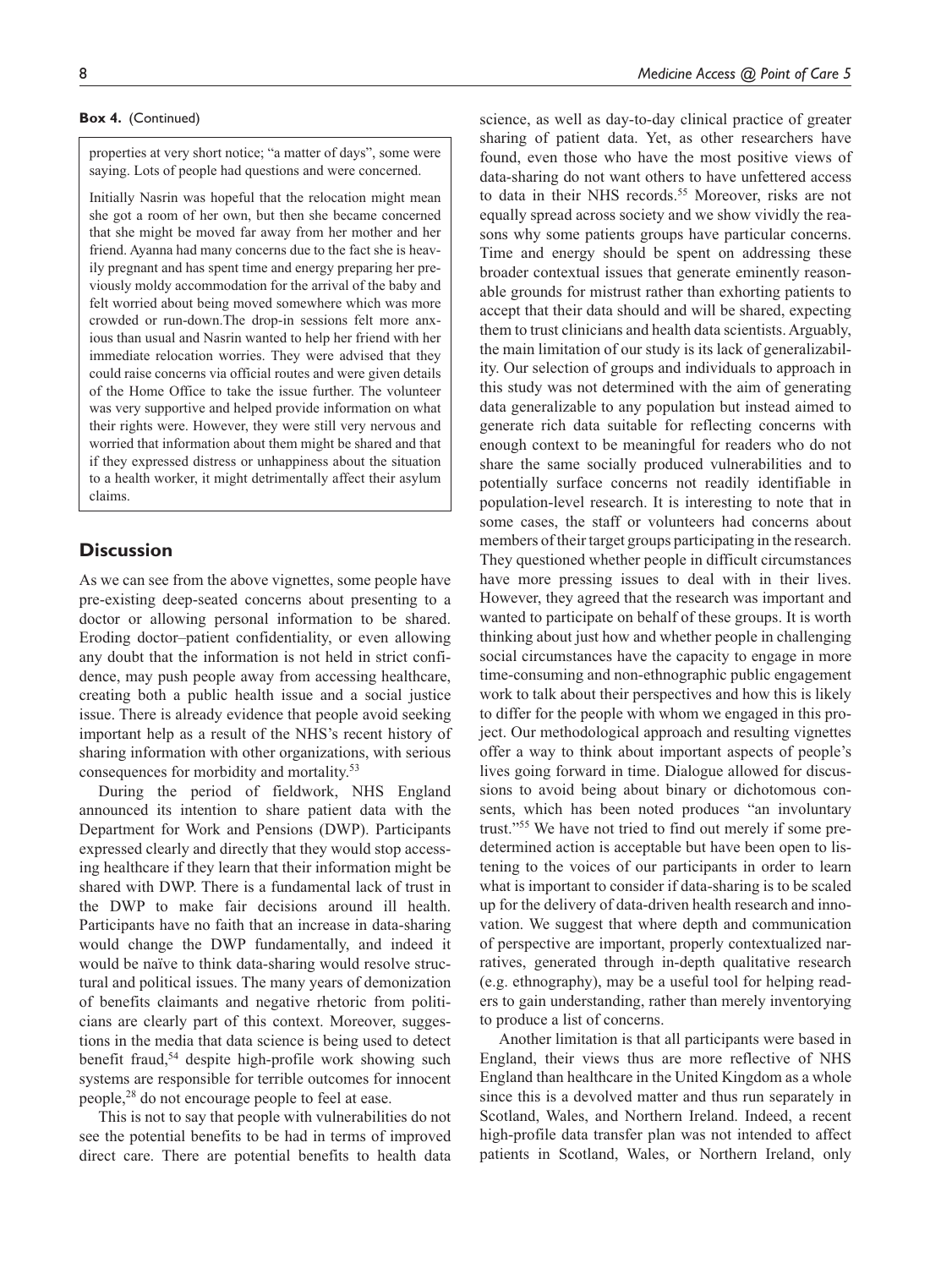those in England, but did cause confusion because this was not always clear to the public.<sup>56,57</sup> There is some reason to think patient views in these other countries may well be different, since, for example, data-sharing for research<sup>58</sup> and care<sup>59</sup> within GIG Cymru (the National Health Service within Wales) has developed in recent years without similar controversy.

Many participants asked questions about just how new data-sharing systems would work: how transparent processes for data-sharing and use would be; how people would be held to account in case of problems; and, indeed, how problems with new data-driven systems would be detected. We have given attention to these questions. Crucially, we have not assumed that it is lack of understanding driving the questioning. We, thus, explicitly reject the deficit model which remains embedded in much engagement work. In our view, these are questions about data governance and they are clearly important for the issue of 'agreement'/consent to data-sharing. Yet, there are no clear answers to these in the United Kingdom at the time of writing. Thus, the deficit is in the information available to the public about how new data-sharing systems will work, and not a deficit in knowledge on the part of our participants. There may also be deficits in the methodological approach of those engaging with public attitudes to listen sufficiently to such concerns. Questions about mechanisms for accountability for protecting the privacy and the interests of the public are urgent. There has been a tendency in some other engagement work about data to present ethical concerns within constrained and largely hypothetically based trade-off scenarios where risks (privacy violation) must be considered alongside benefits (new drugs being developed), $60$  this does not allow a flexible engagement of the participants with the premises on which the trade-off is based. We see little value in such artificially constrained conversation. Moreover, public engagement work should not be so focused on majoritarian perspectives that it ignores the concerns about potential harms for vulnerable groups. Public engagement can be enriched by careful consideration of the wider context that surrounds the topic of interest and the wider lives of those with whom we seek to engage.

#### **Conclusion**

Our overarching finding is that the context of past sensitive data handling by NHS England as well as the socio-political situation in the United Kingdom and globally with respect to the use and sharing of personal data are essential considerations for understanding people's concerns about health and genomic data-sharing. This context does not create simple binaries of positive versus negative attitudes or easily quantifiable measures of acceptability in people's minds. We have highlighted the importance of alignment

between the intention to listen to unheard voices and the methods we have used to listen most effectively. The ethnographic approach we have used makes it possible to earn and, hopefully, deserve the trust of our participants as users of their personal data to develop understandings we can share with others. Based on our findings, we recommend that NHS data-sharing advocates focus efforts first on reforming existing systems of care and data management so that they are more respectful, person-centered, and safe for patients and second on the development and implementation of transparent and trustworthy data-sharing and datadriven technology governance that prevent harms, rather than advocating public trust.

#### **Acknowledgements**

The authors thank our participants for their time and trust.

#### **Declaration of conflicting interests**

The author(s) declared no potential conflicts of interest with respect to the research, authorship, and/or publication of this article.

#### **Funding**

The author(s) disclosed receipt of the following financial support for the research, authorship, and/or publication of this article: This research was supported by funding from the UK Department of Health (RES/0150/7943/202) and MB's Rutherford Fellowship affiliated with Health Data Research—UK and her Newcastle University Academic Track Fellowship. It was also supported by EUCAN-Connect, A federated FAIR platform enabling largescale analysis of high-value cohort data connecting Europe and Canada in personalized health. EUCAN-Connect was funded by the European Union's Horizon 2020 research and innovation programme under grant agreement No 824989.

#### **ORCID iD**

Mwenza Blell **D** <https://orcid.org/0000-0002-6794-3826>

#### **References**

- 1. Keyes O, Hitzig Z and Blell M. Truth from the machine: artificial intelligence and the materialization of identity. *Interdiscip Sci Rev* 2021; 46: 158–175.
- 2. Department of Health. Chief executive's report to the NHS. London, 2006, [http://news.bbc.co.uk/2/shared/bsp/hi/](http://news.bbc.co.uk/2/shared/bsp/hi/pdfs/07_06_06_nhs.pdf) [pdfs/07\\_06\\_06\\_nhs.pdf](http://news.bbc.co.uk/2/shared/bsp/hi/pdfs/07_06_06_nhs.pdf)
- 3. Meddings S. Peer inside the NHS records goldmine. *The Sunday Times*, 10 March 2019, [https://www.thetimes.co.uk/](https://www.thetimes.co.uk/article/peer-inside-the-nhs-records-goldmine-8vdws9lgd) [article/peer-inside-the-nhs-records-goldmine-8vdws9lgd](https://www.thetimes.co.uk/article/peer-inside-the-nhs-records-goldmine-8vdws9lgd)
- Hughes O. NHS data worth £9.6bn per year, says Ernst & Young. *Digital Health*, 24 July 2019, [https://www.digital](https://www.digitalhealth.net/2019/07/nhs-data-worth-9-6bn-per-year-says-ernst-young/)[health.net/2019/07/nhs-data-worth-9-6bn-per-year-says](https://www.digitalhealth.net/2019/07/nhs-data-worth-9-6bn-per-year-says-ernst-young/)[ernst-young/](https://www.digitalhealth.net/2019/07/nhs-data-worth-9-6bn-per-year-says-ernst-young/)
- 5. Temperton J. NHS care. Data scheme closed after years of controversy. *WIRED*, 6 July 2016, [https://www.wired.](https://www.wired.co.uk/article/care-data-nhs-england-closed) [co.uk/article/care-data-nhs-england-closed](https://www.wired.co.uk/article/care-data-nhs-england-closed)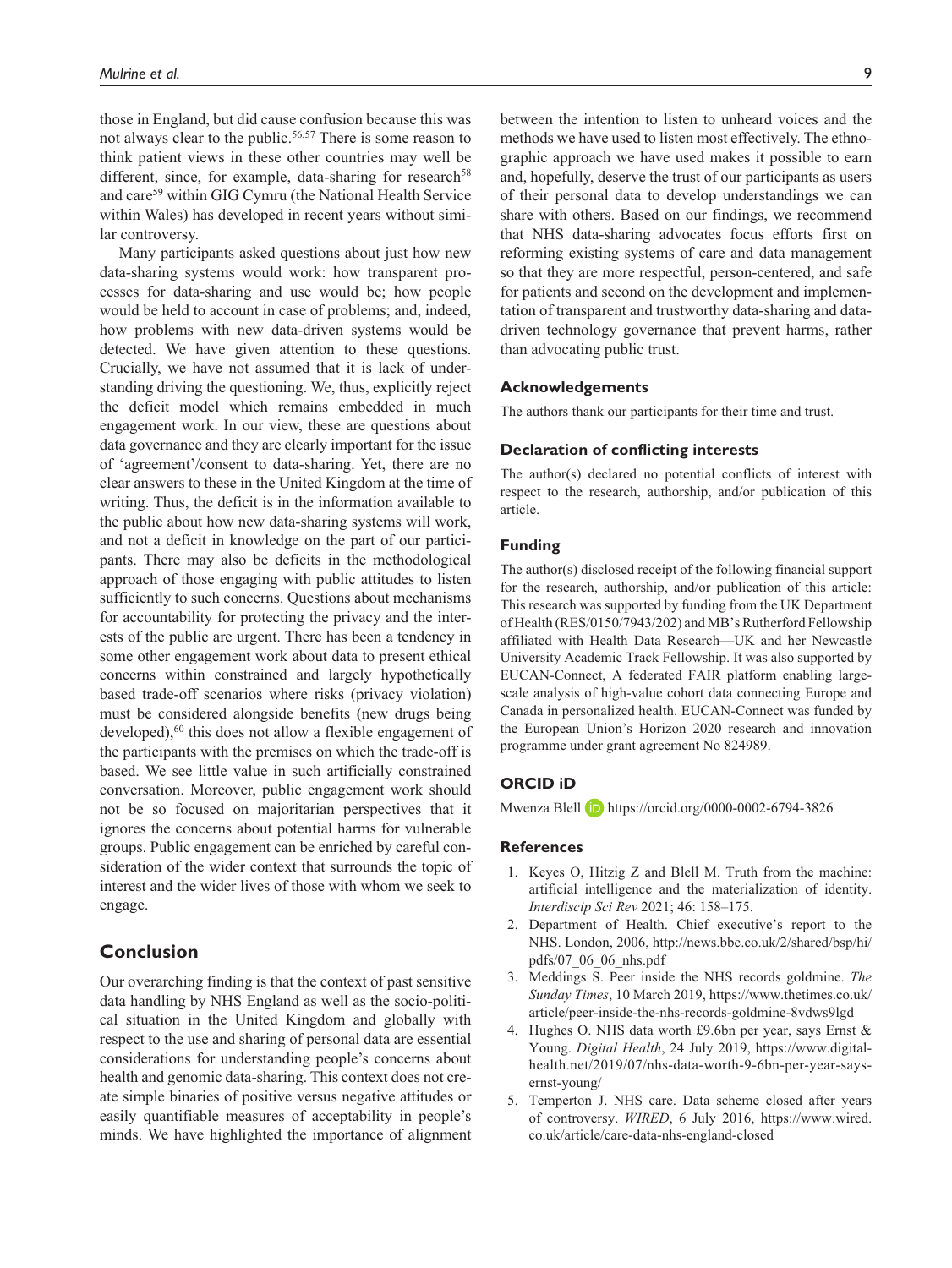- 6. Helm T. Patient data from GP surgeries sold to US companies. *The Observer*, 7 December 2019, [https://www.](https://www.theguardian.com/politics/2019/dec/07/nhs-medical-data-sales-american-pharma-lack-transparency) [theguardian.com/politics/2019/dec/07/nhs-medical-data](https://www.theguardian.com/politics/2019/dec/07/nhs-medical-data-sales-american-pharma-lack-transparency)[sales-american-pharma-lack-transparency](https://www.theguardian.com/politics/2019/dec/07/nhs-medical-data-sales-american-pharma-lack-transparency)
- 7. medConfidential. NHS digital data release register—reformatted, 2020,<https://theysolditanyway.com/>
- 8. Walker A. NHS gives Amazon free use of health data under Alexa advice deal. *The Guardian*, 8 December 2019, [https://](https://www.theguardian.com/society/2019/dec/08/nhs-gives-amazon-free-use-of-health-data-under-alexa-advice-deal) [www.theguardian.com/society/2019/dec/08/nhs-gives](https://www.theguardian.com/society/2019/dec/08/nhs-gives-amazon-free-use-of-health-data-under-alexa-advice-deal)[amazon-free-use-of-health-data-under-alexa-advice-deal](https://www.theguardian.com/society/2019/dec/08/nhs-gives-amazon-free-use-of-health-data-under-alexa-advice-deal)
- 9. Ford E, Boyd A, Bowles JKF, et al. Our data, our society, our health: a vision for inclusive and transparent health data science in the United Kingdom and beyond. *Learn Health Syst* 2019; 3(3): e10191.
- 10. Jones KH, Laurie G, Stevens L, et al. The other side of the coin: harm due to the non-use of health-related data. *Int J Med Inform* 2017; 97: 43–51.
- 11. Rhodes R. In defense of the duty to participate in biomedical research. *Am J Bioeth* 2008; 8(10): 37–38.
- 12. Stjernschantz Forsberg J, Hansson MG and Eriksson S. Why participating in (certain) scientific research is a moral duty. *J Med Ethics* 2014; 40(5): 325–328.
- 13. Schaefer GO, Emanuel EJ and Wertheimer A. The obligation to participate in biomedical research. *JAMA* 2009; 302: 67–72.
- 14. Harris J. Scientific research is a moral duty. *J Med Ethics* 2005; 31: 242–248.
- 15. Department of Health & Social Care. A guide to good practice for digital and data-driven health technologies, 2021, [https://www.gov.uk/government/publications/code](https://www.gov.uk/government/publications/code-of-conduct-for-data-driven-health-and-care-technology/initial-code-of-conduct-for-data-driven-health-and-care-technology#principle-10-define-the-commercial-strategy)[of-conduct-for-data-driven-health-and-care-technology/](https://www.gov.uk/government/publications/code-of-conduct-for-data-driven-health-and-care-technology/initial-code-of-conduct-for-data-driven-health-and-care-technology#principle-10-define-the-commercial-strategy) [initial-code-of-conduct-for-data-driven-health-and-care](https://www.gov.uk/government/publications/code-of-conduct-for-data-driven-health-and-care-technology/initial-code-of-conduct-for-data-driven-health-and-care-technology#principle-10-define-the-commercial-strategy)[technology#principle-10-define-the-commercial-strategy](https://www.gov.uk/government/publications/code-of-conduct-for-data-driven-health-and-care-technology/initial-code-of-conduct-for-data-driven-health-and-care-technology#principle-10-define-the-commercial-strategy)
- 16. Fitzgerald M and Crider C. Why we're suing over the £23m NHS data deal with Palantir. *OpenDemocracy*, 24 February 2021, [https://www.opendemocracy.net/en/ournhs/why](https://www.opendemocracy.net/en/ournhs/why-were-suing-over-the-23m-nhs-data-deal-with-palantir/)[were-suing-over-the-23m-nhs-data-deal-with-palantir/](https://www.opendemocracy.net/en/ournhs/why-were-suing-over-the-23m-nhs-data-deal-with-palantir/)
- 17. No Palantir. NHS health data: a public asset under threat of privatization, 2021, [https://nopalantir.org.uk/about-nhs](https://nopalantir.org.uk/about-nhs-health-data/)[health-data/](https://nopalantir.org.uk/about-nhs-health-data/)
- 18. Hamilton I. NHS plans to mine patient records is a colossal invasion of privacy—and it won't stop there. *Independent*, 3 June 2021, [https://www.independent.co.uk/voices/nhs](https://www.independent.co.uk/voices/nhs-patient-records-data-privacy-b1858793.html)[patient-records-data-privacy-b1858793.html](https://www.independent.co.uk/voices/nhs-patient-records-data-privacy-b1858793.html)
- 19. medConfidential. Let us tell you about the massive new GP data grab the Government would rather you didn't hear about. . ., 2021, [https://medconfidential.org/2021/let-us](https://medconfidential.org/2021/let-us-tell-you-about/)[tell-you-about/](https://medconfidential.org/2021/let-us-tell-you-about/)
- 20. Clark L. BMA warns NHS Digital's own confidentiality guardian could halt English GP data grab unless communication with public improves. *The Register*, 25 June 2021, [https://www.theregister.com/2021/06/25/bma\\_says\\_nhs\\_](https://www.theregister.com/2021/06/25/bma_says_nhs_digitals_own/) [digitals\\_own/](https://www.theregister.com/2021/06/25/bma_says_nhs_digitals_own/)
- 21. Foxglove. Breakthrough: UK government releases NHS Covid 19 data deals with big tech, 2020, [https://www.fox](https://www.foxglove.org.uk/2020/06/05/breakthrough-uk-government-releases-nhs-covid-19-data-deals-with-big-tech/)[glove.org.uk/2020/06/05/breakthrough-uk-government](https://www.foxglove.org.uk/2020/06/05/breakthrough-uk-government-releases-nhs-covid-19-data-deals-with-big-tech/)[releases-nhs-covid-19-data-deals-with-big-tech/](https://www.foxglove.org.uk/2020/06/05/breakthrough-uk-government-releases-nhs-covid-19-data-deals-with-big-tech/)
- 22. Gayle D. GPs urged to refuse to hand over patient details to NHS Digital. *The Guardian*, 1 June 2021, [https://www.](https://www.theguardian.com/society/2021/jun/01/gps-urged-to-refuse-to-hand-over-patient-details-to-nhs-digital)

[theguardian.com/society/2021/jun/01/gps-urged-to-refuse](https://www.theguardian.com/society/2021/jun/01/gps-urged-to-refuse-to-hand-over-patient-details-to-nhs-digital)[to-hand-over-patient-details-to-nhs-digital](https://www.theguardian.com/society/2021/jun/01/gps-urged-to-refuse-to-hand-over-patient-details-to-nhs-digital)

- 23. Gymrek M, McGuire AL, Golan D, et al. Identifying personal genomes by surname inference. *Science* 2013; 339: 321–324.
- 24. Culnane C, Rubinstein B and Teague V. Health data in an open world, 2017, <https://arxiv.org/abs/1712.05627>
- 25. Brodwin E. Google research suggests efforts to anonymize patient data aren't foolproof. *Stat*, 25 February 2020, [https://](https://www.statnews.com/2020/02/25/google-anonymizing-patient-data-an-uphill-battle/) [www.statnews.com/2020/02/25/google-anonymizing](https://www.statnews.com/2020/02/25/google-anonymizing-patient-data-an-uphill-battle/)[patient-data-an-uphill-battle/](https://www.statnews.com/2020/02/25/google-anonymizing-patient-data-an-uphill-battle/)
- 26. Redden J, Brand J and Terzieva V. Data harm record, 2020, <https://datajusticelab.org/data-harm-record/>
- 27. Obermeyer Z, Powers B, Vogeli C, et al. Dissecting racial bias in an algorithm used to manage the health of populations. *Science* 2019; 366: 447–453.
- 28. Eubanks V. *Automating inequality: how high-tech tools profile, police, and punish the poor*. New York: St. Martin's Press, 2018.
- 29. Keyes O. Counting the countless: why data science is a profound threat for queer people. *Real Life*, 8 April 2019, <https://reallifemag.com/counting-the-countless/>
- 30. Redwood S and Gill PS. Under—representation of minority ethnic groups in research—call for action. *Br J Gen Pract* 2013; 63(612): 342–343.
- 31. George S, Duran N and Norris K. A systematic review of barriers and facilitators to minority research participation among African Americans, Latinos, Asian Americans, and Pacific Islanders. *Am J Public Health* 2014; 104(2): e16–e31.
- 32. Laskey SL, Williams J, Pierre-Louis J, et al. Attitudes of African American premedical students toward genetic testing and screening. *Genet Med* 2003; 5(1): 49–54.
- 33. Benjamin R. Assessing risk, automating racism. *Science* 2019; 366: 421–422.
- 34. Wee S and Mozur P. China's genetic research on ethnic minorities sets off science backlash. *The New York Times*, 4 December 2019, [https://www.nytimes.com/2019/12/04/](https://www.nytimes.com/2019/12/04/business/china-dna-science-surveillance.html) [business/china-dna-science-surveillance.html](https://www.nytimes.com/2019/12/04/business/china-dna-science-surveillance.html)
- 35. Van Noorden R and Castelvecchi D. Science publishers review ethics of research on Chinese minority groups. *Nature* 2019; 576(7786): 192–193.
- 36. Middleton A, Niemiec E, Prainsack B, et al. 'Your DNA, Your Say': global survey gathering attitudes toward genomics: design, delivery and methods. *Per Med* 2018; 15: 311–318.
- 37. Middleton A, Milne R, Howard H, et al. Members of the public in the USA, UK, Canada and Australia expressing genetic exceptionalism say they are more willing to donate genomic data. *Eur J Hum Genet* 2019; 28: 424–434.
- 38. Luna F. Identifying and evaluating layers of vulnerability a way forward. *Dev World Bioeth* 2019; 19(2): 86–95.
- 39. Bernard HR. *Research methods in anthropology: qualitative and quantitative approaches*. Walnut Creek, CA: AltaMira Press, 2002.
- 40. Strauss A and Corbin J. *Basics of qualitative research: techniques and procedures for developing grounded theory*. Thousand Oaks, CA: SAGE, 1998.
- 41. Rapley T. Some pragmatics of qualitative data analysis. In: Silverman D (ed.) *Qualitative research*. London: SAGE, 2011, pp. 271–290.